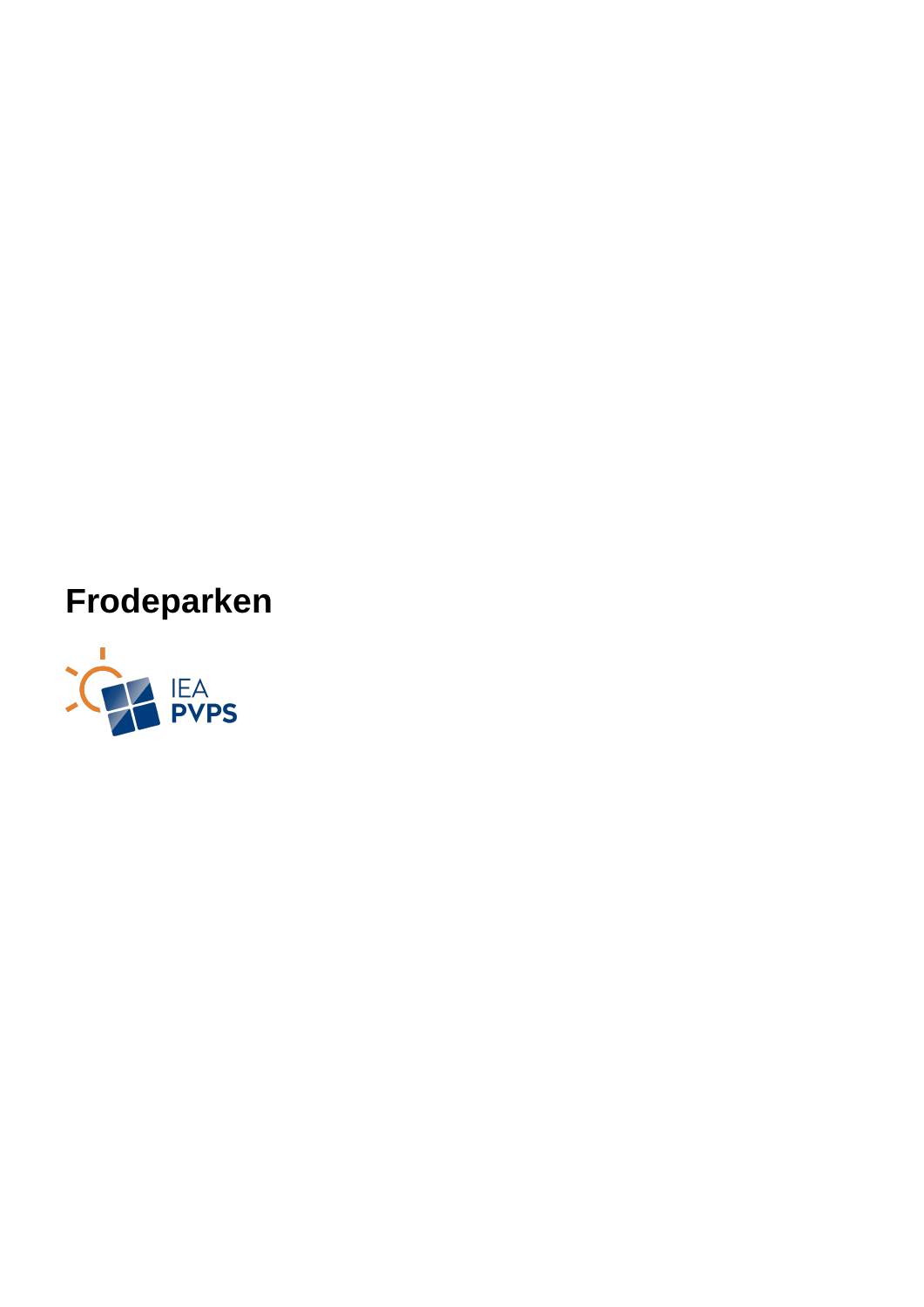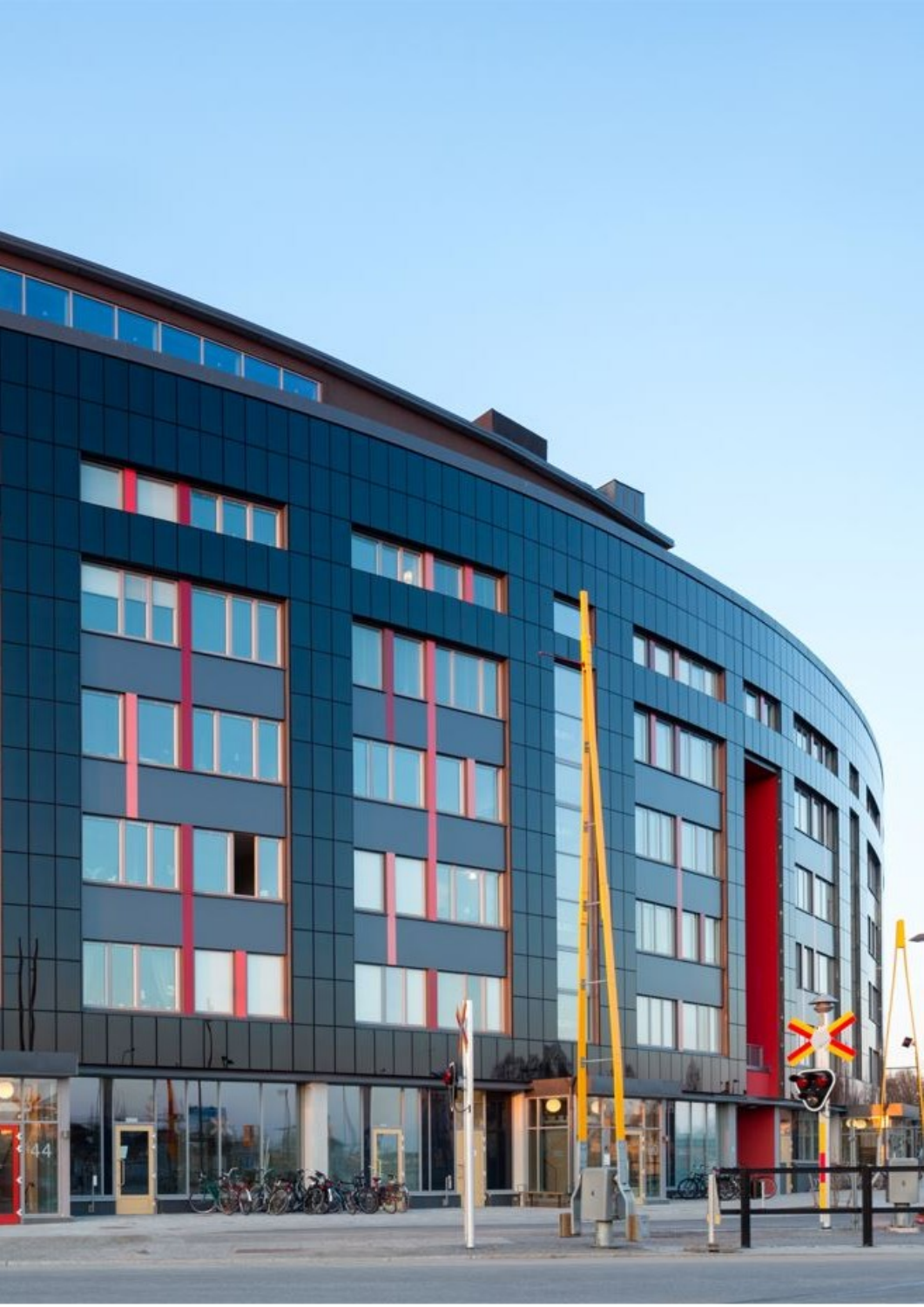### **Aesthetic integration**

The curved façade fits the surroundings and the black surface of the thin-film modules is not obviously PV to the non-expert eye. In addition, a few customized modules, which are not electrically connected, were needed to fill the whole façade with modules. (Mats Egelius - White arkitekter, Åsa Reinsson – Uppsalahem, Lars Hedström - Solkompaniet).

# **Energy integration**

The PV electricity is used only for building functions and is not used by the households in the building. The annual electricity generation is around 70 000 kWh. 43% of the PV electricity is self-consumed, which corresponds to 28% of the total annual demand for the building functions, and the rest is fed into the external electric grid.

# **Technology integration**

The building is constructed with a concrete façade on which the PV modules were installed with a mounting system from the German company U-kon. Metal hooks were fastened with rivets to the module frame and the module was than hang onto vertical bars attached to the building structure.

The curved façade was a challenge for the installation. Thin-film modules were chosen because of their smaller size than standard silicon modules, offering greater flexibility for the construction, so that standard modules could be used, lowering the cost of the façade. A tolerance of 10 mm in height for mounting 14 modules was needed. (Mats Egelius - White arkitekter, Åsa Reinsson – Uppsalahem, Lars Hedström - Solkompaniet).

#### **Decision making**

The idea of a BIPV façade on this building was raised by White arkitekter when they were hired for the town-planning process of the area. A glass façade was an alternative to a BIPV façade far into the design process. Uppsalahem wanted something that stood out. It was also an owner directive by politicians on the board of the city-owned Uppsalahem to promote renewable energy. The main reasons for the project were profiling and to enhance PV competence within the company.

The original design was made with blue silicon cells and customized modules but during the design process, it evolved to black standard-sized thin-film modules with frames. Uppsala is a university city with outstanding research in thin-film solar cells. The CIGS thin-film technology used was originally researched and developed in Uppsala. This was one of the reasons why it was chosen to replace the blue silicon cells by black CIGS. (Mats Egelius - White arkitekter, Åsa Reinsson – Uppsalahem, Lars Hedström -Solkompaniet).

#### **Lesson learnt**

The architect Mats Egelius was a key person in the process. He was the person who introduced the idea of a PV façade. He was hired as a city planner already when the restructuring of the neighborhood next to the train station was planned. It would be a new entrance to the city and the current building would be a symbol of innovation and sustainability. When black modules were suggested instead of blue, it was said that a building permit was not going to be allowed for a black façade. However, Mats had a large mock-up built and prepared detailed written material, much more accessible than normal, since he and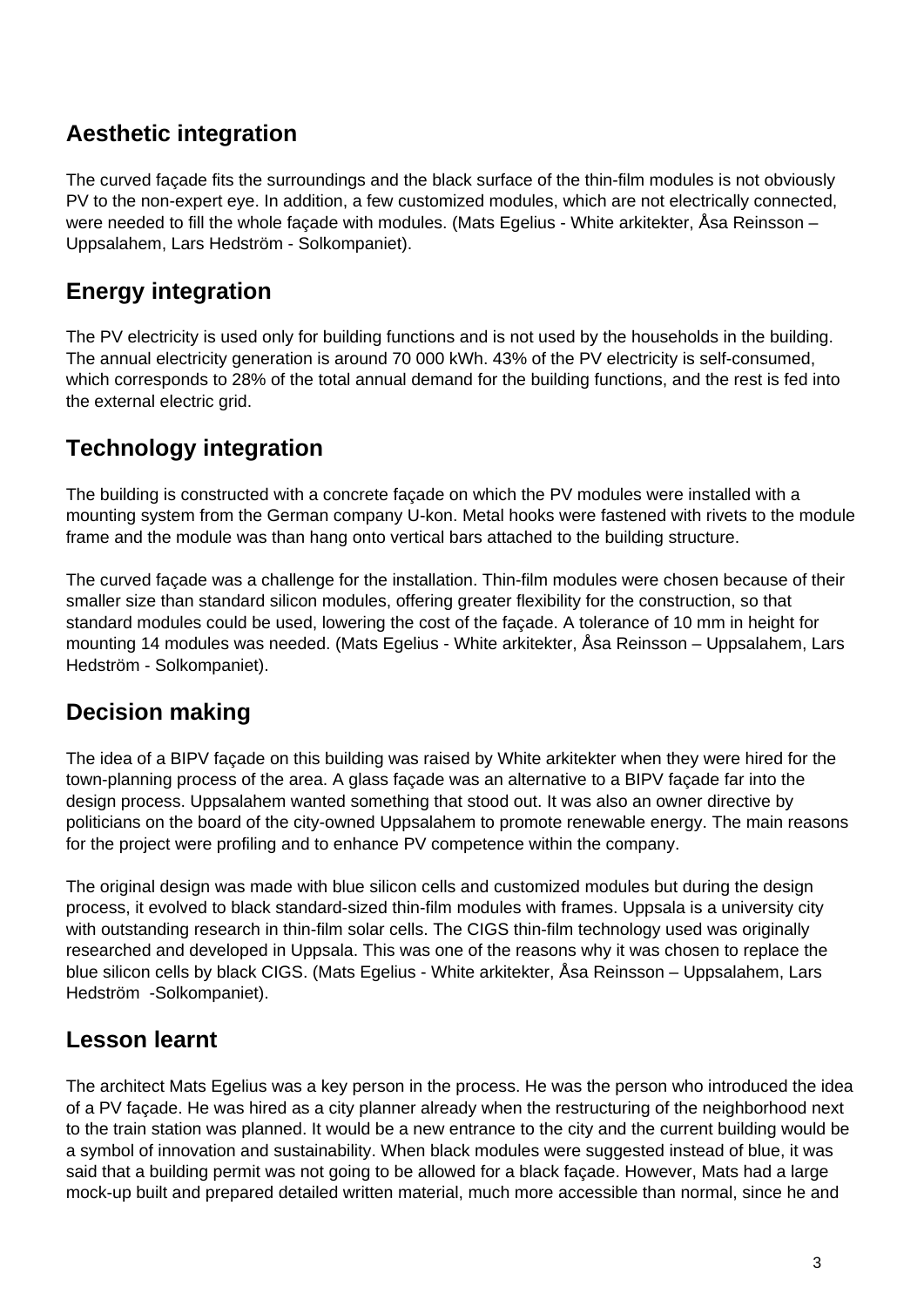Uppsalahem wanted this to be built. In the discussions with the Uppsala municipality about the building permit, Mats also borrowed a black module to demonstrate it. He managed to convince the officials to give a permit for the black façade.

One crucial success factor was that BIPV was included very early in the process and integrated into the design. It would have been much more difficult to include BIPV if the idea had come at a later stage. The PR value became higher than expected, including media attention, visits by politicians, and other study visits at both national and international levels. The curved façade in Frodeparken made the installation more difficult than if the façade had been a straight façade. The building owner Uppsalahem is very pleased with the BIPV façade. Even though Uppsalahem has not made a similar façade installation since this one, they now consider PV on roofs in every project and plan buildings to accommodate PV installations on roofs in the future. For instance, they plan the position of other installations on the roof such that they would not prevent PV installations from being added in the future.

Of the 350000 € total investment, the share for the PV contractor part was 280000 € and the rest was for sheet metalwork, connections and internal costs. The PV module share of the PV contractor cost was 32%. The installation work represented a large share of the cost, since it was more complex than a standard installation on a roof. In the first investment decision, the PV façade was not included. It was added in an extra decision, in a meeting regarding the building permit and budget in 2010. Until then, an alternative glass façade had been discussed. An investment subsidy of 120000 € was granted for the PV installation. However, this was not vital for the decision to install PV, since the decision was taken before the subsidy was granted and the subsidy was considered as a bonus. If a glass façade had been chosen instead, the façade cost had been about 250000 – 300000 €, similar to the PV façade cost. Taking the investment subsidy into account, the cost for the PV façade became lower than for a glass façade. In addition, it is believed that the PV installation increases the value of the building. Additional income is obtained from electricity certificates, with a value of 0.01 €/ kWh early in 2018, and from tax deductions for excess electricity fed into the grid, maximized to 1800 €/year per company. The tax deduction was introduced in 2015 and had no influence on the investment decision.

#### **PROJECT DATA**

| <b>Project type</b>           | New construction                         |
|-------------------------------|------------------------------------------|
| <b>Building function</b>      | Residential                              |
| <b>Integration system</b>     | Opaque cold façade                       |
| Location                      | Stationsgatan 52, 753 40 Uppsala, Sweden |
| <b>BIPV SYSTEM DATA</b>       |                                          |
| <b>Module type</b>            | Standard modules                         |
| Solar technology              | CIGS thin-film                           |
| <b>Nominal power [kWp]</b>    | 100                                      |
| System size [m <sup>2</sup> ] | 898                                      |
| Module size [mm]              | 1,196 x 636                              |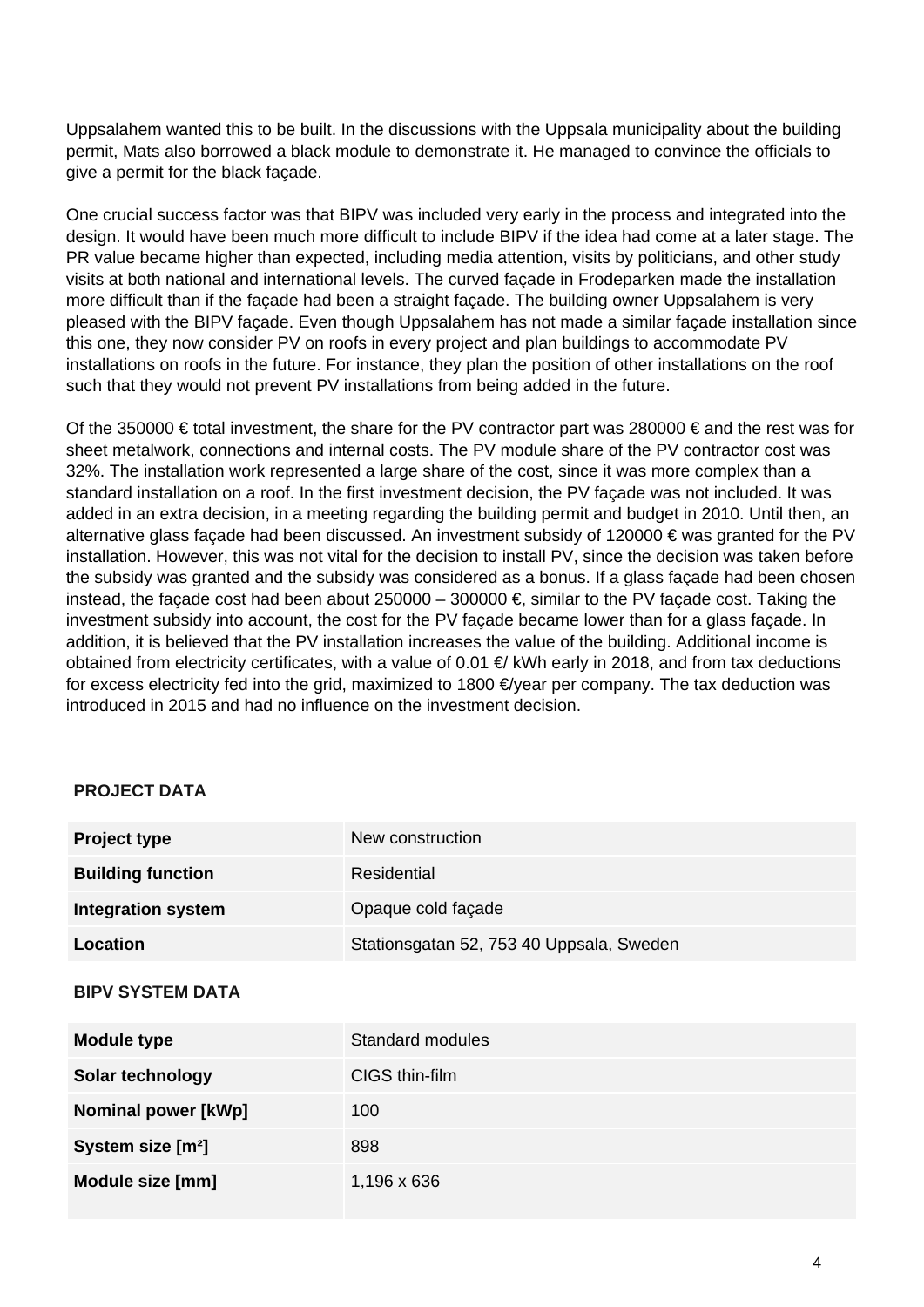| <b>Orientation</b>       | South-West to South-East                         |
|--------------------------|--------------------------------------------------|
| Tilt $[°]$               | 90                                               |
| <b>BIPV SYSTEM COSTS</b> |                                                  |
| Total cost [€]           | $\overline{\phantom{a}}$                         |
| €/m <sup>2</sup>         | $\overline{\phantom{a}}$                         |
| €/kWp                    | $\overline{\phantom{a}}$                         |
| <b>PRODUCER DATA</b>     |                                                  |
| <b>Producer</b>          | Solibro GmbH                                     |
| <b>Address</b>           | Sonnenallee 32, 06766 Bitterfeld-Wolfen, Germany |
| <b>Contact</b>           | $\overline{\phantom{a}}$                         |
| Web                      | https://www.solibro-solar.com/                   |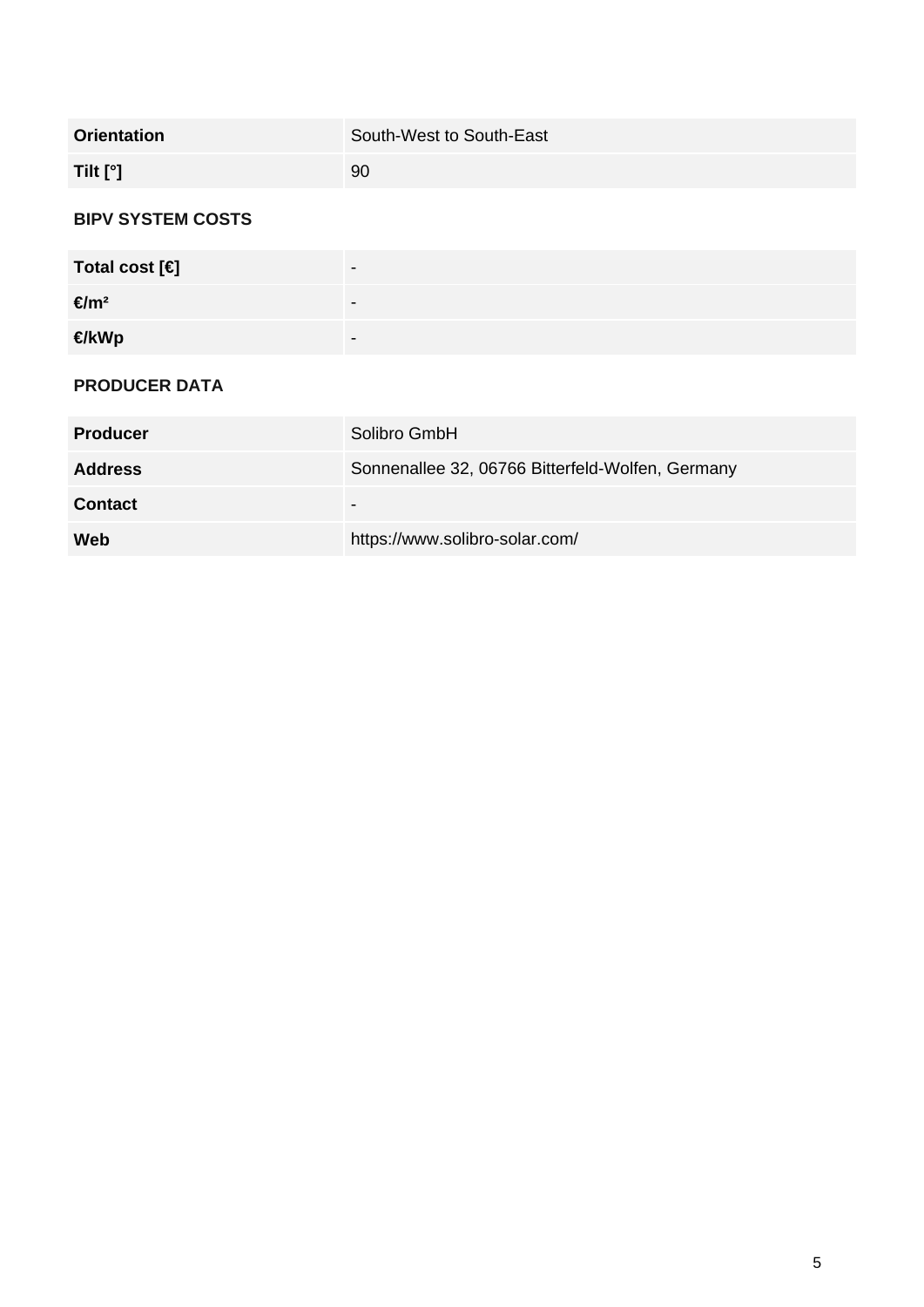